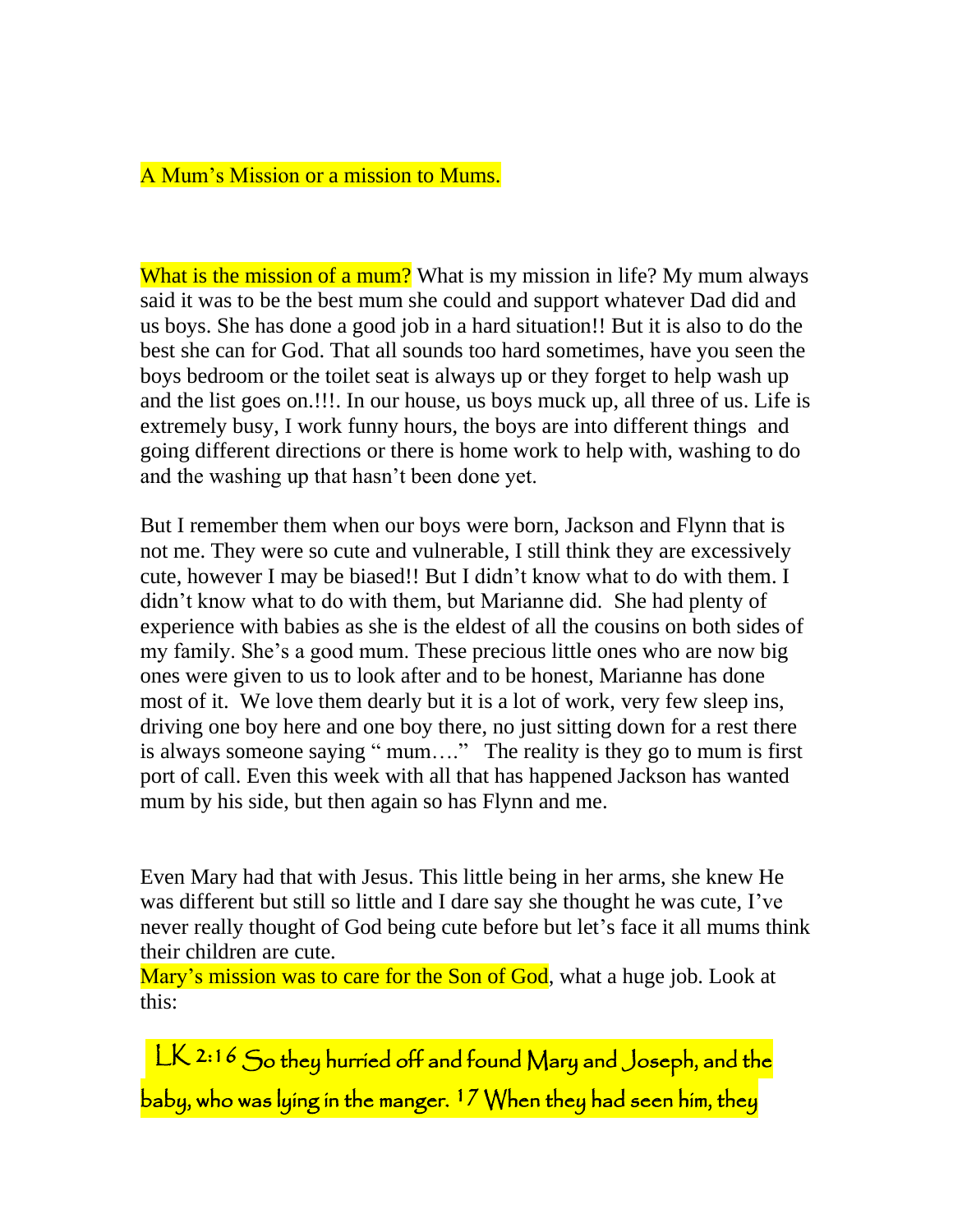spread the word concerning what had been told them about this child, 18 and all who heard it were amazed at what the shepherds said to them. <sup>19</sup> But Mary treasured up all these things and pondered them in her heart. 20 The shepherds returned, glorifying and praising God for all the things they had heard and seen, which were just as they had been told.

How does that reflect on me or us? Our job is to care for the people we have been entrusted with. Our children, our wives, our husbands, our friends. This is a huge job and it can be daunting at times.

Yet as well as that we are called to care for those who come in contact with us.

I guess Mary had to contend with all the things regular mums have to contend with. Sleepless nights, dirty nappies and loads of washing. She didn't have disposable nappies or a washing machine.

Notice a big thing here. She treasured up all these things and pondered them in her heart. She treasured them – kept them close, made them valuable to her, but also notice she pondered them, thought about it all.

We all treasure our children, but do we ponder them. Well, Marianne and I **wonder** what goes on in there brains sometimes, but one thing I think we need to do is dwell on them. Maybe, the best way to ponder is to pray. Not only the asking for protection and health and care or even spiritual development but pondering through pray what God has for these children or this child.

One thing I remember after Flynn was born was a reaction from Marianne that God is exalted by Flynn birth. Theologically, it struck a chord with me. The birth of a child, our little boy was worship. It was quick worship. We got to the hospital at 8:30 and he was born at about 9.

Did Mary pray for Jesus? What did she pray for, after all she was one of the few people who had any inkling of how special Jesus was at that time. Mary started praying as soon as she found out she was pregnant.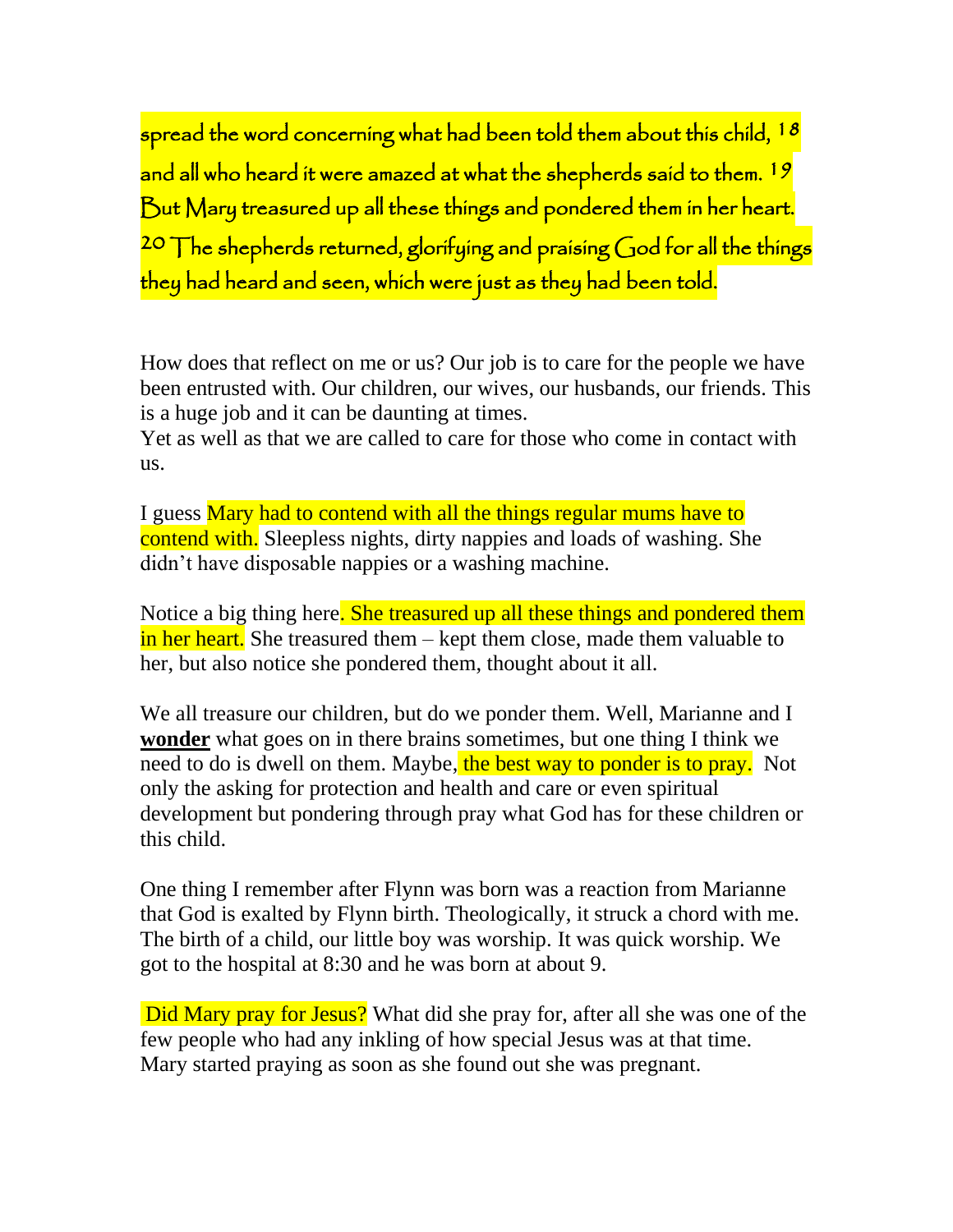Luk 1:46 And Mary said, "My soul magnifies the Lord, Luk 1:47 and my spirit rejoices in God my Savior, Luk 1:48 for he has looked on the humble estate of his servant. For behold, from now on all generations will call me blessed; Luk 1:49 for he who is mighty has done great things for me, and holy is his name.

Maybe we need to ponder who our children are, who they will be and who they could be. Then pray through those ponderings. Maybe it is part of the mission of mums and Dad's.

My mum would come in of a night when I was in bed and pray for me and with me. I know that she still prays for me everyday and for that I am very thankful. Let's move on before I get all emotional here. I don't get to see Mum much on Mums day.

Lets look at another few verses:

LK 2:21 On the eighth day, when it was time to circumcise him, he was named Jesus, the name the angel had given him before he had been conceived.

LK 2:22 When the time of their purification according to the Law of Moses had been completed, Joseph and Mary took him to Jerusalem to present him to the  $\lfloor$  ord  $^{23}$  (as it is written in the  $\lfloor$  aw of the  $\lfloor$  ord, "E very firstborn male is to be consecrated to the Lord"),  $24$  and to offer a sacrifice in keeping with what is said in the  $\mathsf{\_}$ aw of the  $\mathsf{\_}$ ord: "a pair of doves or two young pigeons."

Notice here they did what they had to. Their belief structure and system had ways of dedicating the children, we dedicate children in our church, this was a presentation of the child and the parents to God. They did what was expected. We need to do the same – put our children in a place to hear about Jesus and the education has to start early. Day 8 may seem a bit early for a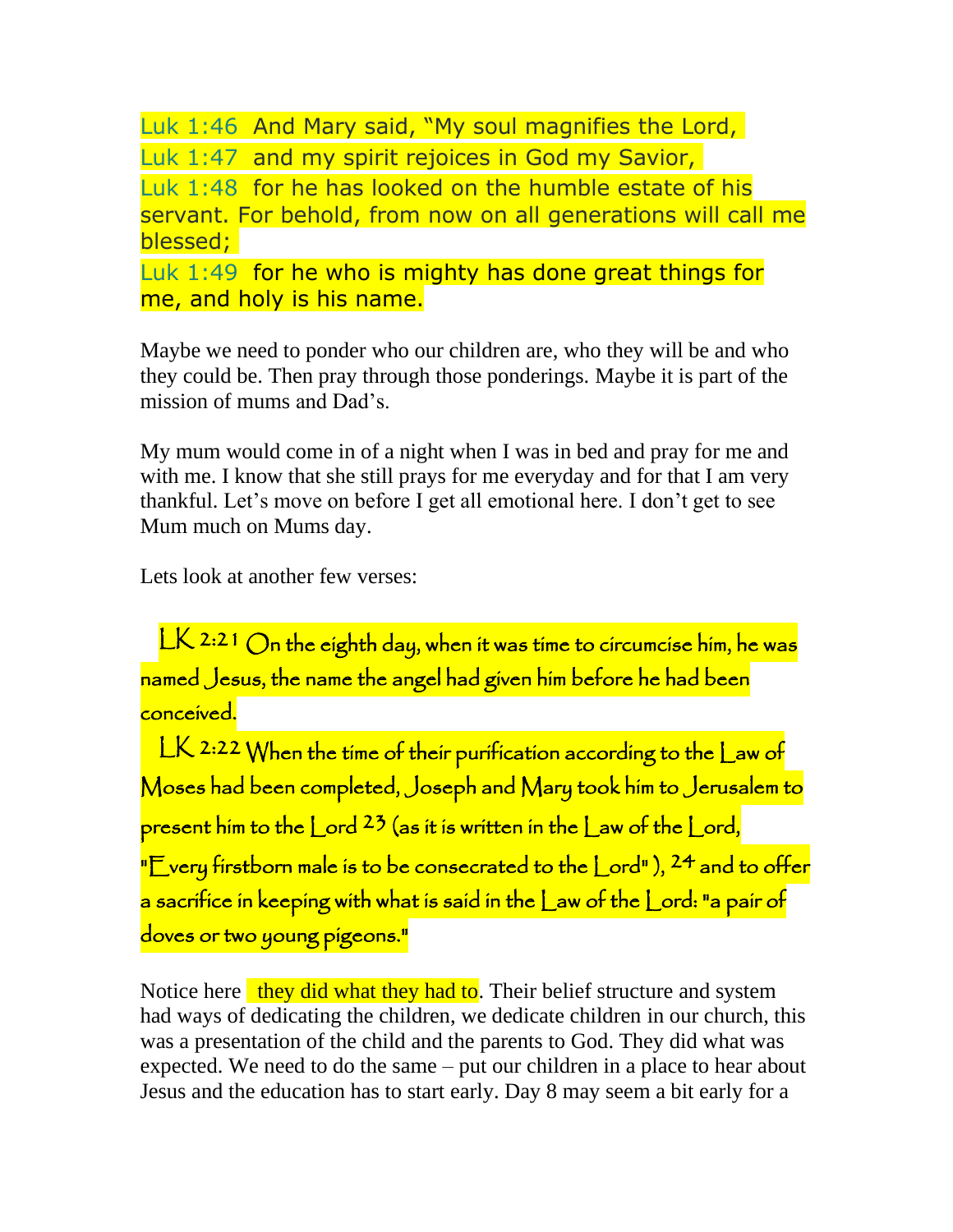dedication but it was the way it was done. The idea is that **The child begins** a connection with God from the outset.

Mum and Dad had me in church the first Sunday I was out of hospital. But you know something funny, they forgot to dedicate me!!!! I went through Sunday school and experienced the way they lived, I grew up, got Baptised and then found out just before Marianne and I got married that they forgot to dedicate me. They took me to YFC Rallies, church services and they always encouraged me but the final decision about whether I wanted to be a Christian was always mine.

One more set of verses

JN 19:25 Near the cross of Jesus stood his mother, his mother's sister, Mary the wife of Clopas, and Mary Magdalene. <sup>26</sup> When Jesus saw his mother there, and the disciple whom he loved standing nearby, he said to his mother, "Dear woman, here is your son,"  $27$  and to the disciple,  $"$ Here is your mother." From that time on, this disciple took her into his home.

How horrid would this have been for Mary, to see her son executed. But she was there. I think this is the biggest lesson in a mum's mission. Always be there for your children. Be at every stage of their lives. It is a beautiful picture of Mary supporting her son and in return Jesus giving her a support system by getting John to be her "adopted' Son. She has support, John has support, Mary has support. Mums have a mission to love their children through thick and thin, Marianne tells a story about here grandma and grandpa in how they reacted to Marianne's Uncle John who was part of a bikie gang. The family were in church one Sunday sitting down the front when in walked the gang to get Uncle John for a rumble.(Err that's bikie for fight!!) They didn't bat an eyelid, Uncle John went, they stuck with him through thick and thin. He became a pentecostal pastor. It isn't always easy but it is our mission.

These have been just a few thoughts for our mums. Let mothers' day be a commitment day for us to continue to care for our children and family. But on this day also let us